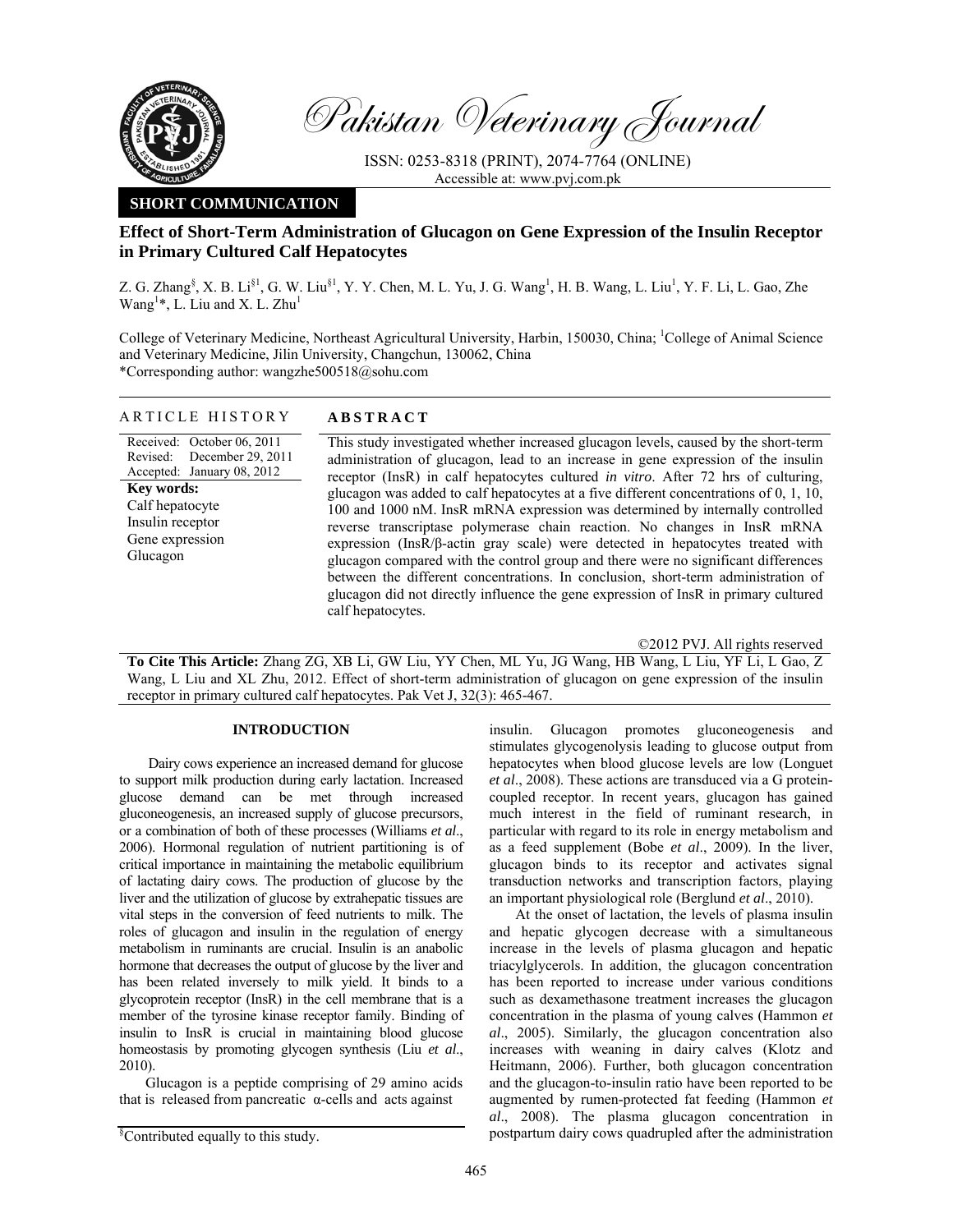of increasing amounts of chromium-L-methionine (Smith *et al*., 2008). In hot environments, glucagon responses following arginine and butyrate injections were augmented significantly in heifers (Itoh *et al*., 1998). Daily subcutaneous injections of 15 mg of glucagon during the first 14 days postpartum with or without coadministration of 400 ml of pure glycerol orally was reported to alleviate some of the symptoms of fatty liver, such as the increase in plasma non-esterified fatty acids and decrease in plasma glucose and insulin levels, in Holstein dairy cows after parturition (Osman *et al*., 2010).

Hepatocytes in primary monolayer culture are a wellestablished experimental model. In this study, the *in vitro* effect of glucagon on InsR mRNA expression in cultured calf hepatocytes was investigated.

## **MATERIALS AND METHODS**

A liver (caudate process) was obtained from a thiamylal sodium-anesthetized neonatal Holstein calf (male) under sterile conditions. Hepatocytes were cultured using the collagenase perfusion method as decribed previously (Zhang *et al*., 2011). Glucagon was added at five different concentrations of 0, 1, 10, 100, and 1000 nM to pre-cultured hepatocytes in five different groups). Each concentration group comprised six repeats.

Primer design and DNA amplification were performed as described previously (Liu *et al*., 2010). After incubation for 12 hrs, total RNA was isolated from hepatocytes by using the TRIzol RNA purification kit (Invitrogen, Carlsbad, California, USA) according to the supplier's protocol. The RNA extract was diluted (1:40) and analyzed at 260 and 280 nm by spectrophotometry. Samples with an optical density ratio at 260/280 of >1.9 were retained for further analysis (Zhang *et al*., 2011). Complementary DNA synthesis and InsR mRNA internally controlled reverse transcriptase polymerase chain reaction (RT-PCR) were performed according to Liu *et al*. (2010). Image processing and grey-scale analysis was performed with the TANLON gel image analysis system (Shanghai, China). Based on the greyscale analysis, the ratio of the grey-level between the PCR products of InsR and the β-actin genes indicated the relative changes in expression of the InsR gene in the test samples.

Data analysis was performed using SPSS version 18.0 (SPSS Inc., Chicago, IL, USA). Statistical significance was determined by one-way ANOVA, followed by Duncan's least significant difference test. P<0.05 was considered to be significant.

#### **RESULTS AND DISCUSSION**

As shown in Fig.1 and Table 1, with continuously increasing glucagon concentrations, there were no significant differences in the InsR mRNA expression levels of hepatocytes (InsR/β-actin gray scale) between the different concentrations compared with the control group ( $P > 0.05$ ).

Dairy cows in early lactation exhibit a negative energy balance as the glucose supply is insufficient. One of the physiological functions of glucagon is to counter hypoglycemia. It is stimulated during hypoglycemia and promotes hepatic glucose production, ultimately raising blood glucose levels.



**Fig. 1:** PCR products of the *insR* gene in hepatocytes treated with different concentrations of glucagons. M: Marker DL 2000; lanes 1–5: Glucagons concentrations of 0, 1, 10, 100, and 1000 nM, respectively.

**Table 1:** Abundance of InsR mRNA in primary hepatocytes treated with different concentrations of glucagons (n=6)

| Glucagon (nM)                  | InsR mRNA ( $\mu$ g; mean $\pm$ SD)     |
|--------------------------------|-----------------------------------------|
|                                | $0.58 + 0.06$                           |
|                                | $0.54 \pm 0.09$                         |
| 10                             | $0.53 \pm 0.10$                         |
| 100                            | $0.52 \pm 0.04$                         |
| 1000                           | $0.55 \pm 0.03$                         |
| $\ddot{\phantom{1}}$<br>.<br>. | (0, 0, 0, 0, 0)<br>$\cdot$ .<br>$\cdot$ |

All values are statistically similar (P>0.05).

Glucagon infusion had a prominent hyperglycemic– glycogenolytic stimulatory effect in calves, accompanied by a marked increase in plasma insulin (Madsen *et al*., 1976). Administration of glucagon over 24 hours did not alter cytosolic phosphoenolpyruvate carboxykinase mRNA expression or result in immediate alterations in total phosphoenolpyruvate carboxykinase activity or gluconeogenic capacity in the liver of dairy cows (Williams *et al*., 2006). Fatty liver is a metabolic disease that affects up to 50% of dairy cows in early lactation. Fatty liver and ketosis can be treated by consecutive intravenous injections of glucagons (10 mg/day) for 14 days (Bobe *et al*., 2003).

InsR and glucagons have been shown to interact. The appropriate expression of InsR in mouse pancreatic  $\alpha$ cells is required for glucose-dependent glucagon secretion (Diao *et al*., 2005). Incubation of rat liver cells with glucagon led to an increase in the phosphorylation of specific serine residues within insulin receptors, particularly in the presence of insulin (Issad *et al*., 1992).

The results of this study suggested that short-term administration of glucagon did not directly influence the gene expression of InsR in primary cultured calf hepatocytes. This indirectly suggested that the short-term administration of glucagon to regulate glucose levels in dairy cows with fatty liver disease or dairy cows during early lactation might not be related to InsR gene expression. Determining InsR gene expression in the liver of cows which have been injected glucagons can be favorable to support the results. Further studies using extended incubation times (e.g., 72, 144, or 196 hrs) may be helpful in elucidating the effect of long-term administration of glucagon on the gene expression of InsR in cultured calf hepatocytes.

**Acknowledgments:** This study was funded in part by National Science Foundation Committee of China (31101868, and 30972224), National Key Basic Research Program of China (2011CB100800), Heilongjiang